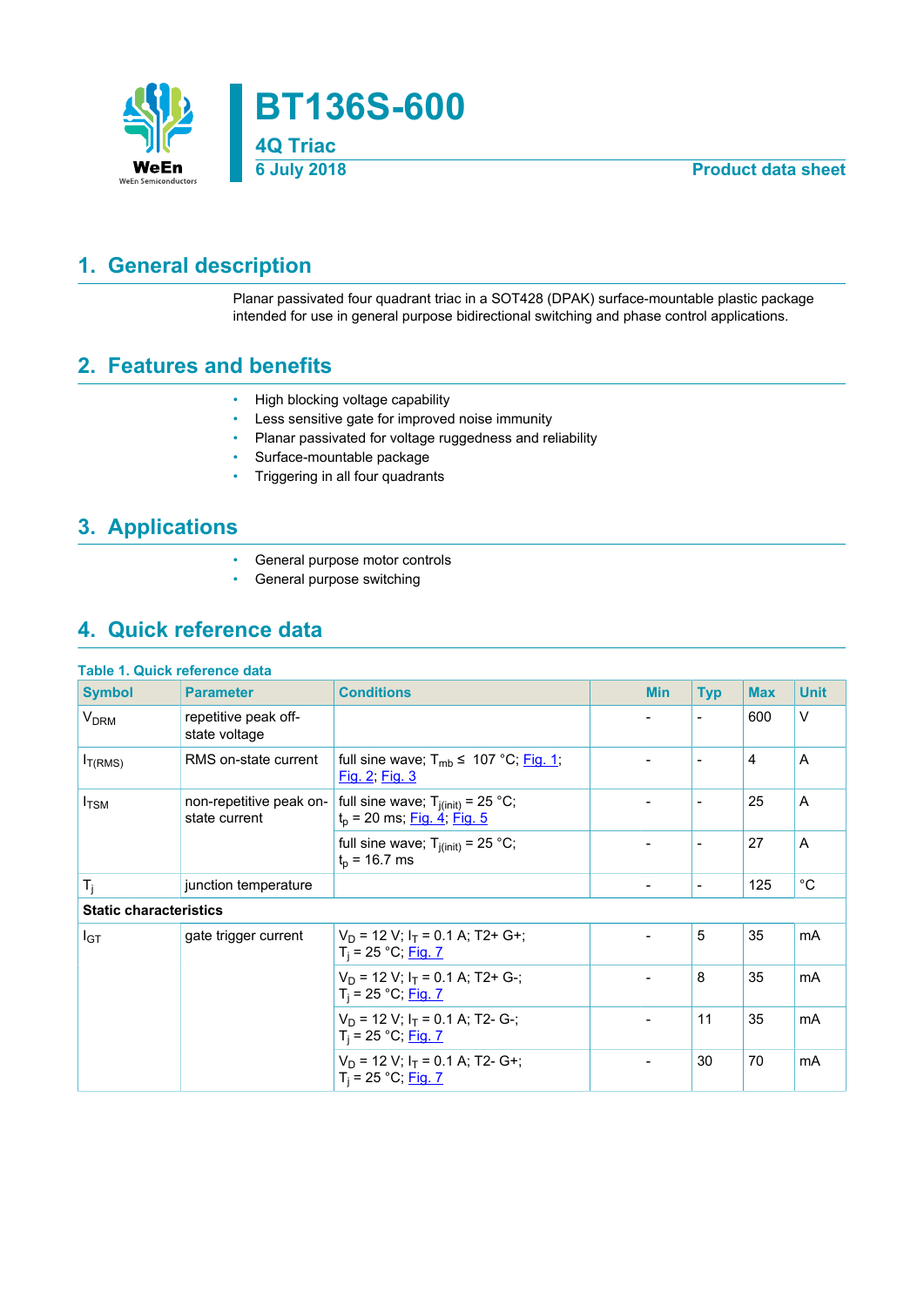## **4Q Triac**

| <b>Symbol</b>           | <b>Parameter</b>                         | <b>Conditions</b>                                                                                                                      |  | <b>Min</b> | <b>Typ</b> | <b>Max</b>               | <b>Unit</b> |
|-------------------------|------------------------------------------|----------------------------------------------------------------------------------------------------------------------------------------|--|------------|------------|--------------------------|-------------|
| ŀн                      | holding current                          | $V_D$ = 12 V; T <sub>i</sub> = 25 °C; <u>Fig. 9</u>                                                                                    |  |            | 5          | 15                       | mA          |
| $V_T$                   | on-state voltage                         | $I_T = 5$ A; T <sub>i</sub> = 25 °C; Fig. 10                                                                                           |  |            | 1.4        | 1.7                      | $\vee$      |
|                         | <b>Dynamic characteristics</b>           |                                                                                                                                        |  |            |            |                          |             |
| dV <sub>n</sub> /dt     | rate of rise of off-state<br>voltage     | $V_{DM}$ = 402 V; T <sub>i</sub> = 125 °C; (V <sub>DM</sub> = 67%<br>of V <sub>DRM</sub> ); exponential waveform; gate<br>open circuit |  | 100        | 250        | $\overline{\phantom{a}}$ | $V/\mu s$   |
| ∣ dV <sub>com</sub> /dt | rate of change of<br>commutating voltage | $V_D$ = 400 V; T <sub>i</sub> = 95 °C; dl <sub>com</sub> /dt = 1.8 A/<br>ms; $I_T = 4$ A; gate open circuit                            |  |            | 50         | $\overline{\phantom{0}}$ | $V/\mu s$   |

# <span id="page-1-0"></span>**5. Pinning information**

| <b>Table 2. Pinning information</b> |                |                                   |                           |                       |  |  |  |
|-------------------------------------|----------------|-----------------------------------|---------------------------|-----------------------|--|--|--|
| <b>Pin</b>                          | <b>Symbol</b>  | <b>Description</b>                | <b>Simplified outline</b> | <b>Graphic symbol</b> |  |  |  |
|                                     | T1             | main terminal 1                   |                           |                       |  |  |  |
| 2                                   | T <sub>2</sub> | main terminal 2                   |                           | $s$ ym $051$          |  |  |  |
| 3                                   | G              | gate                              |                           |                       |  |  |  |
| mb                                  | T <sub>2</sub> | mounting base; main<br>terminal 2 | DPAK (SOT428)             |                       |  |  |  |

# <span id="page-1-1"></span>**6. Ordering information**

| <b>Table 3. Ordering information</b> |                |                                                                                    |                |  |  |  |  |
|--------------------------------------|----------------|------------------------------------------------------------------------------------|----------------|--|--|--|--|
| <b>Type number</b>                   | <b>Package</b> |                                                                                    |                |  |  |  |  |
|                                      | <b>Name</b>    | <b>Description</b>                                                                 | <b>Version</b> |  |  |  |  |
| BT136S-600                           | <b>DPAK</b>    | plastic single-ended surface-mounted package (DPAK); 3 leads<br>(one lead cropped) | SOT428         |  |  |  |  |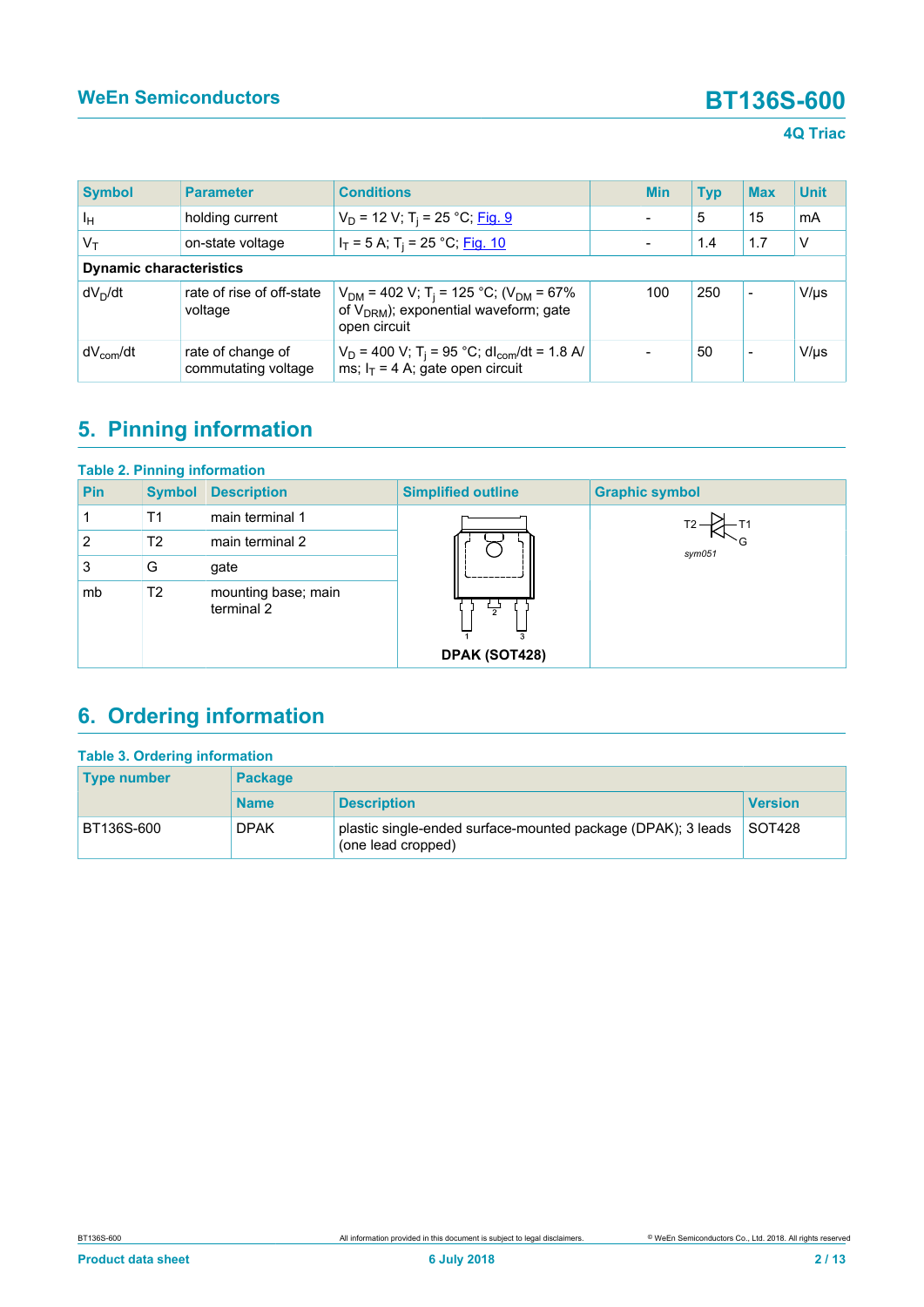

# <span id="page-2-2"></span>**7. Limiting values**

## **Table 4. Limiting values**

*In accordance with the Absolute Maximum Rating System (IEC 60134).*

| <b>Symbol</b>          | <b>Parameter</b>                         | <b>Conditions</b>                                                       | <b>Min</b>     | <b>Max</b> | <b>Unit</b> |
|------------------------|------------------------------------------|-------------------------------------------------------------------------|----------------|------------|-------------|
| <b>V<sub>DRM</sub></b> | repetitive peak off-state<br>voltage     |                                                                         |                | 600        | V           |
| $I_{T(RMS)}$           | RMS on-state current                     | full sine wave; $T_{mb} \leq 107 \degree C$ ; Fig. 1;<br>Fig. 2; Fig. 3 |                | 4          | A           |
| $I_{\text{TSM}}$       | non-repetitive peak on-<br>state current | full sine wave; $T_{j(int)} = 25 °C$ ; $t_p = 20$ ms;<br>Fig. 4; Fig. 5 |                | 25         | A           |
|                        |                                          | full sine wave; $T_{j(int)} = 25$ °C; $t_p = 16.7$ ms                   | -              | 27         | Α           |
| $l^2t$                 | $I2$ t for fusing                        | $t_p$ = 10 ms; SIN                                                      | $\blacksquare$ | 3.1        | $A^2s$      |
| $dl_T/dt$              | rate of rise of on-state<br>current      | $I_G$ = 150 mA                                                          |                | 50         | $A/\mu s$   |
| I <sub>GM</sub>        | peak gate current                        |                                                                         | -              | 2          | A           |
| $P_{GM}$               | peak gate power                          |                                                                         | -              | 5          | W           |
| $P_{G(AV)}$            | average gate power                       | over any 20 ms period                                                   | $\blacksquare$ | 0.5        | W           |
| $T_{\text{stg}}$       | storage temperature                      |                                                                         | $-40$          | 150        | $^{\circ}C$ |
| $T_j$                  | junction temperature                     |                                                                         |                | 125        | $^{\circ}C$ |

<span id="page-2-0"></span>



<span id="page-2-1"></span>

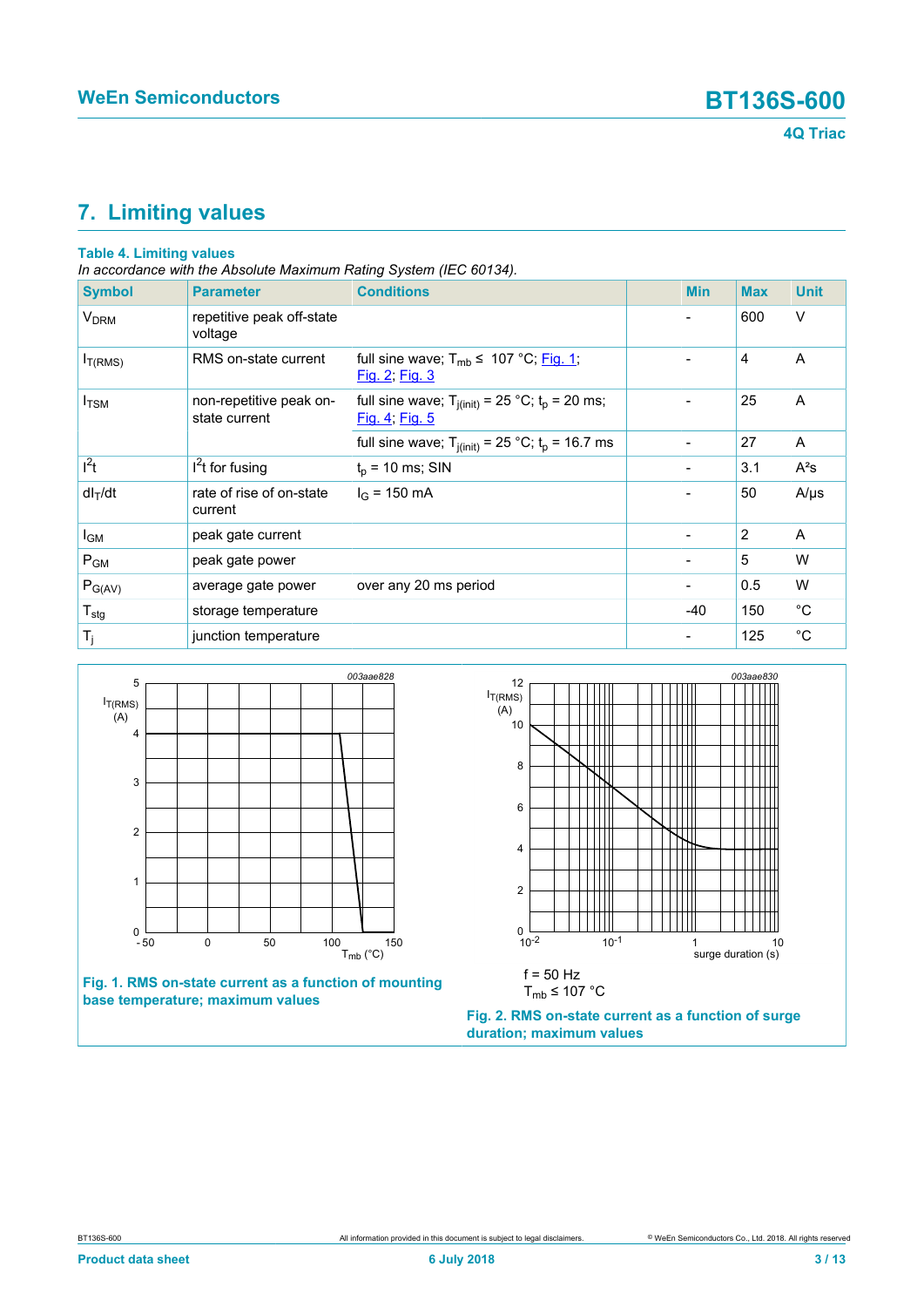<span id="page-3-1"></span><span id="page-3-0"></span>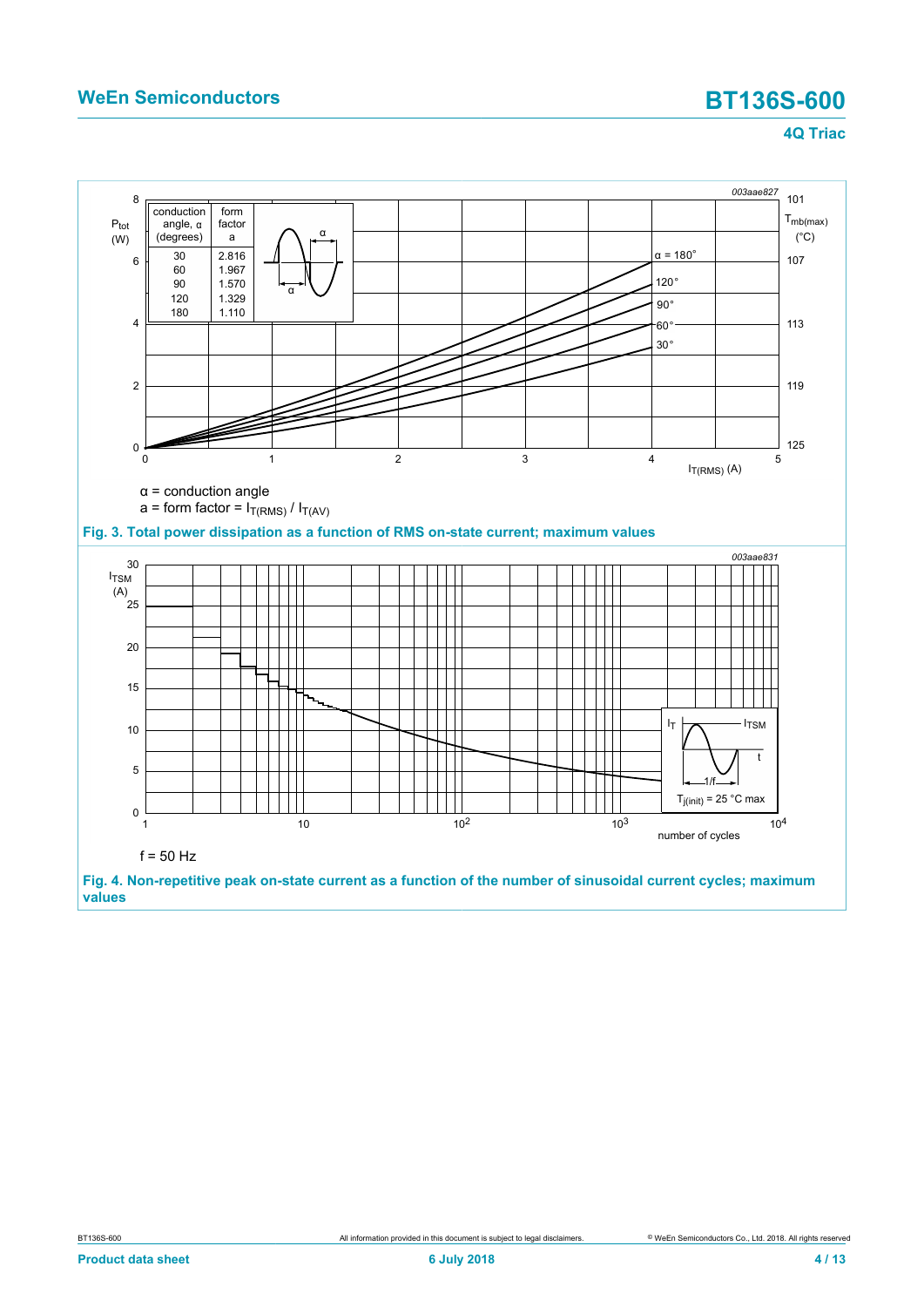<span id="page-4-0"></span>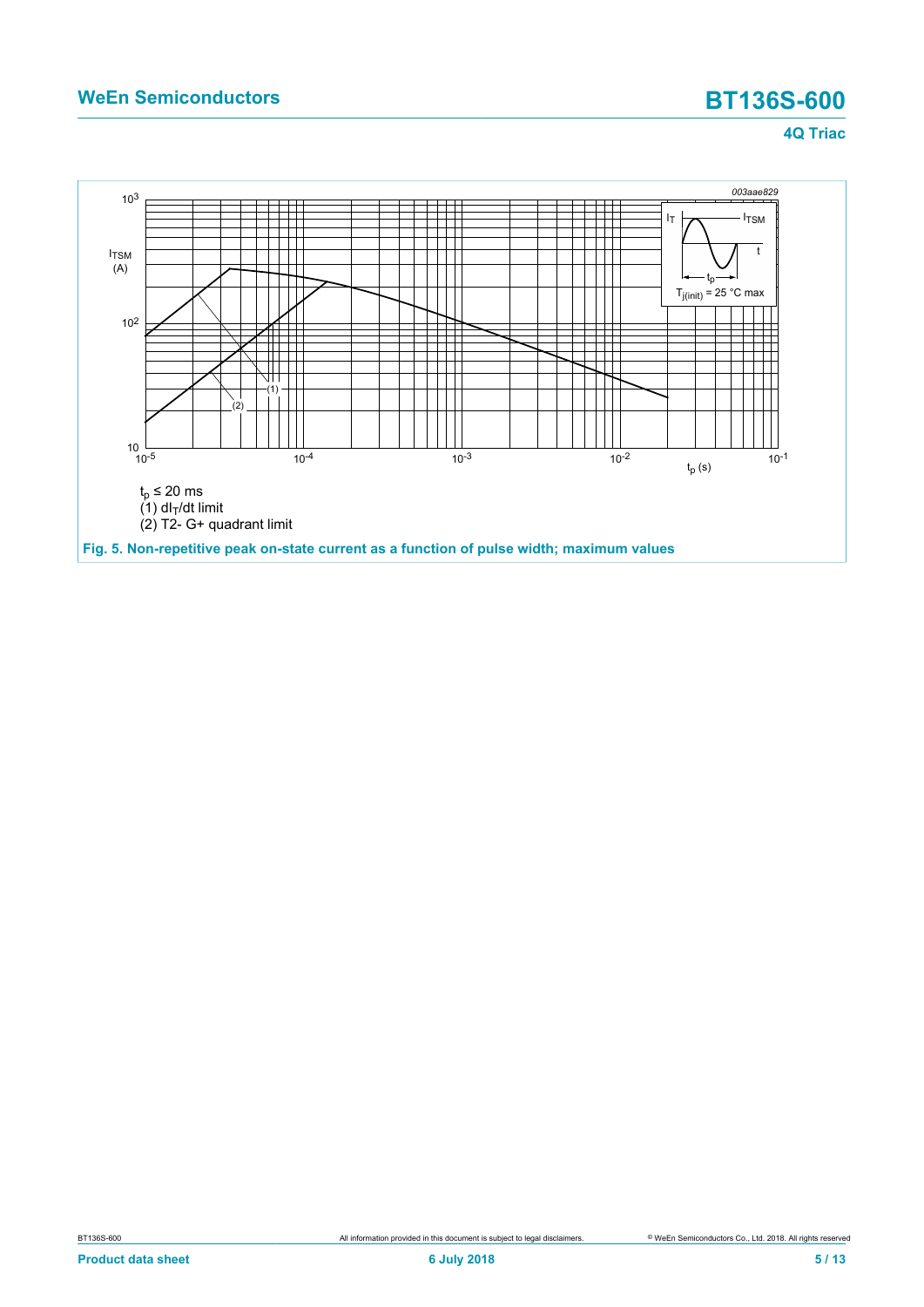# <span id="page-5-1"></span>**8. Thermal characteristics**

| <b>Symbol</b>  | <b>Parameter</b>                                           | <b>Conditions</b>                                                                                            | <b>Min</b> | <b>Typ</b> | <b>Max</b> | <b>Unit</b> |
|----------------|------------------------------------------------------------|--------------------------------------------------------------------------------------------------------------|------------|------------|------------|-------------|
| $R_{th(i-mb)}$ | thermal resistance<br>from junction to<br>mounting base    | half cycle; Fig. 6                                                                                           |            | -          | 3.7        | K/W         |
|                |                                                            | full cycle; Fig. 6                                                                                           |            |            | 3          | K/W         |
| $R_{th(i-a)}$  | thermal resistance<br>from junction to<br>ambient free air | in free air; printed circuit board (FR4)<br>mounted; standard footprint, single-<br>sided copper, tin-plated |            | 75         |            | K/W         |

<span id="page-5-0"></span>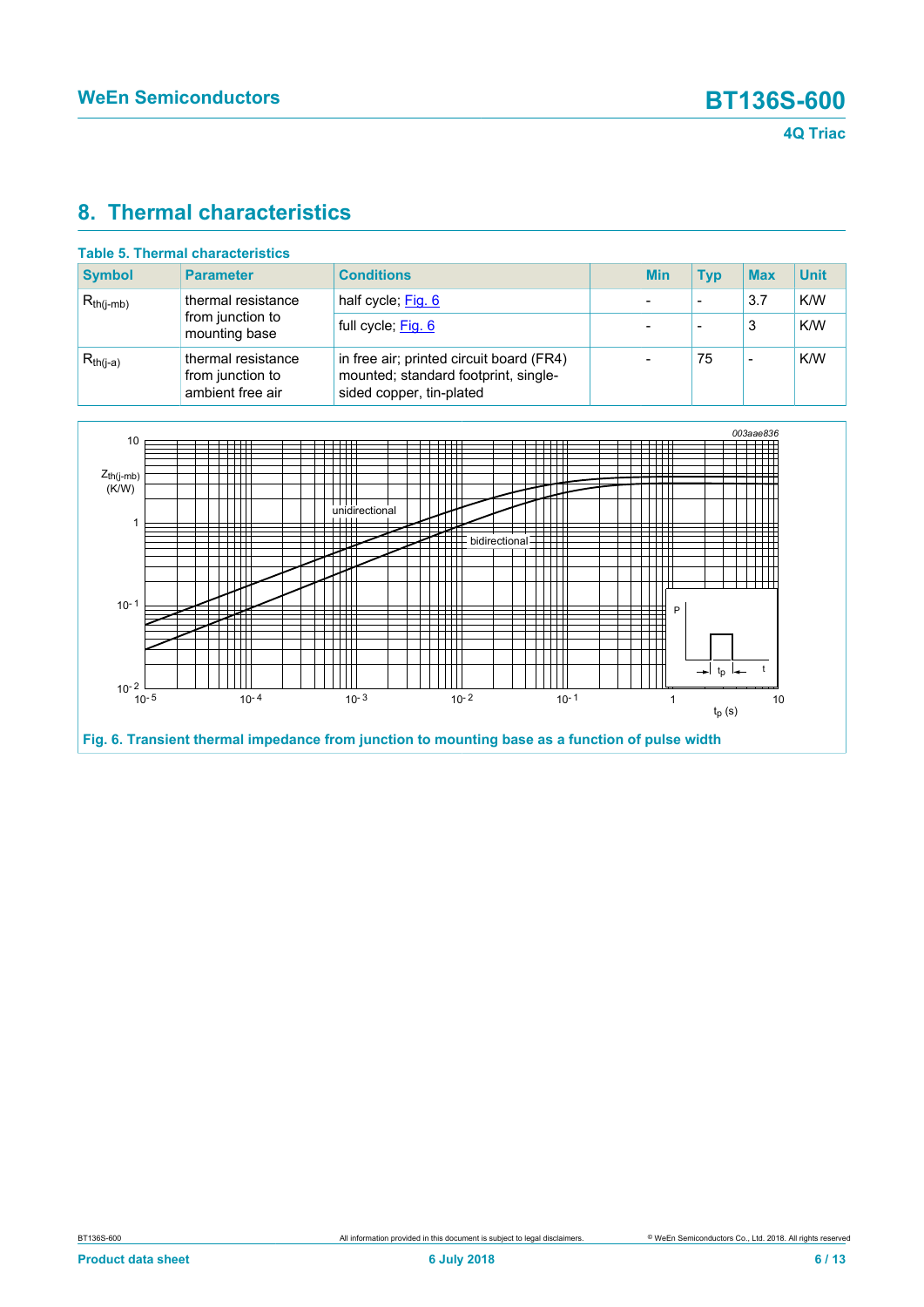# <span id="page-6-0"></span>**9. Characteristics**

| <b>Table 6. Characteristics</b> |                                          |                                                                                                                                 |                          |                |                          |             |  |  |
|---------------------------------|------------------------------------------|---------------------------------------------------------------------------------------------------------------------------------|--------------------------|----------------|--------------------------|-------------|--|--|
| <b>Symbol</b>                   | <b>Parameter</b>                         | <b>Conditions</b>                                                                                                               | <b>Min</b>               | <b>Typ</b>     | <b>Max</b>               | <b>Unit</b> |  |  |
|                                 | <b>Static characteristics</b>            |                                                                                                                                 |                          |                |                          |             |  |  |
| $I_{GT}$                        | gate trigger current                     | $V_D$ = 12 V; $I_T$ = 0.1 A; T2+ G+;<br>$T_i = 25 °C;$ Fig. 7                                                                   |                          | 5              | 35                       | mA          |  |  |
|                                 |                                          | $V_D$ = 12 V; $I_T$ = 0.1 A; T2+ G-;<br>$T_i = 25 °C;$ Fig. 7                                                                   |                          | 8              | 35                       | mA          |  |  |
|                                 |                                          | $V_D$ = 12 V; $I_T$ = 0.1 A; T2- G-;<br>$T_i = 25 °C;$ Fig. 7                                                                   |                          | 11             | 35                       | mA          |  |  |
|                                 |                                          | $V_D$ = 12 V; $I_T$ = 0.1 A; T2- G+;<br>$T_i = 25 °C;$ Fig. 7                                                                   | $\overline{\phantom{a}}$ | 30             | 70                       | mA          |  |  |
| I <sub>L</sub>                  | latching current                         | $V_D$ = 12 V; $I_G$ = 0.1 A; T2+ G+;<br>$T_i = 25 °C;$ Fig. 8                                                                   |                          | $\overline{7}$ | 20                       | mA          |  |  |
|                                 |                                          | $V_D$ = 12 V; $I_G$ = 0.1 A; T2+ G-;<br>$T_i = 25 °C;$ Fig. 8                                                                   | $\overline{\phantom{a}}$ | 16             | 30                       | mA          |  |  |
|                                 |                                          | $V_D$ = 12 V; $I_G$ = 0.1 A; T2- G-;<br>$T_i = 25 °C;$ Fig. 8                                                                   |                          | 5              | 20                       | mA          |  |  |
|                                 |                                          | $V_D$ = 12 V; $I_G$ = 0.1 A; T2- G+;<br>$T_i = 25 °C;$ Fig. 8                                                                   | $\overline{a}$           | $\overline{7}$ | 30                       | mA          |  |  |
| ΙH                              | holding current                          | $V_D$ = 12 V; T <sub>i</sub> = 25 °C; Fig. 9                                                                                    |                          | 5              | 15                       | mA          |  |  |
| $V_T$                           | on-state voltage                         | $I_T = 5$ A; T <sub>i</sub> = 25 °C; <u>Fig. 10</u>                                                                             |                          | 1.4            | 1.7                      | $\vee$      |  |  |
| V <sub>GT</sub>                 | gate trigger voltage                     | $V_D$ = 12 V; $I_T$ = 0.1 A; T <sub>i</sub> = 25 °C;<br><b>Fig. 11</b>                                                          |                          | 0.7            | 1                        | $\vee$      |  |  |
|                                 |                                          | $V_D$ = 400 V; $I_T$ = 0.1 A; T <sub>i</sub> = 125 °C;<br><b>Fig. 11</b>                                                        | 0.25                     | 0.4            | $\overline{\phantom{0}}$ | $\vee$      |  |  |
| l <sub>D</sub>                  | off-state current                        | $V_D$ = 600 V; T <sub>i</sub> = 125 °C                                                                                          | $\overline{a}$           | 0.1            | 0.5                      | mA          |  |  |
| <b>Dynamic characteristics</b>  |                                          |                                                                                                                                 |                          |                |                          |             |  |  |
| $dV_D/dt$                       | rate of rise of off-state<br>voltage     | $V_{DM}$ = 402 V; T <sub>i</sub> = 125 °C; (V <sub>DM</sub> = 67%<br>of $V_{DRM}$ ); exponential waveform; gate<br>open circuit | 100                      | 250            | $\overline{\phantom{0}}$ | $V/\mu s$   |  |  |
| $dV_{com}/dt$                   | rate of change of<br>commutating voltage | $V_D$ = 400 V; T <sub>i</sub> = 95 °C; dl <sub>com</sub> /dt = 1.8 A/<br>ms; $I_T = 4$ A; gate open circuit                     | $\blacksquare$           | 50             | $\overline{\phantom{a}}$ | $V/\mu s$   |  |  |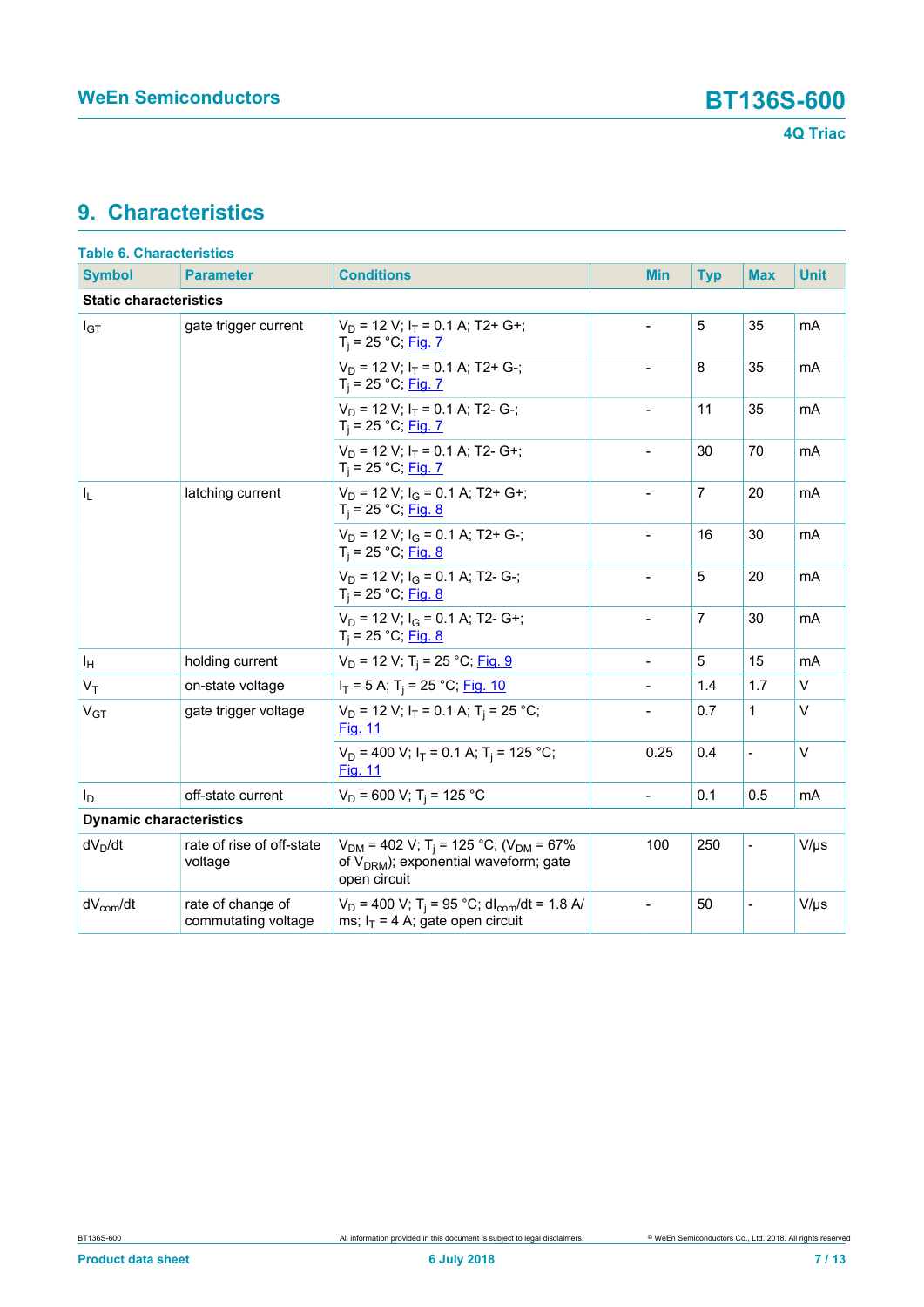<span id="page-7-0"></span>



<span id="page-7-1"></span>



<span id="page-7-3"></span>



<span id="page-7-2"></span>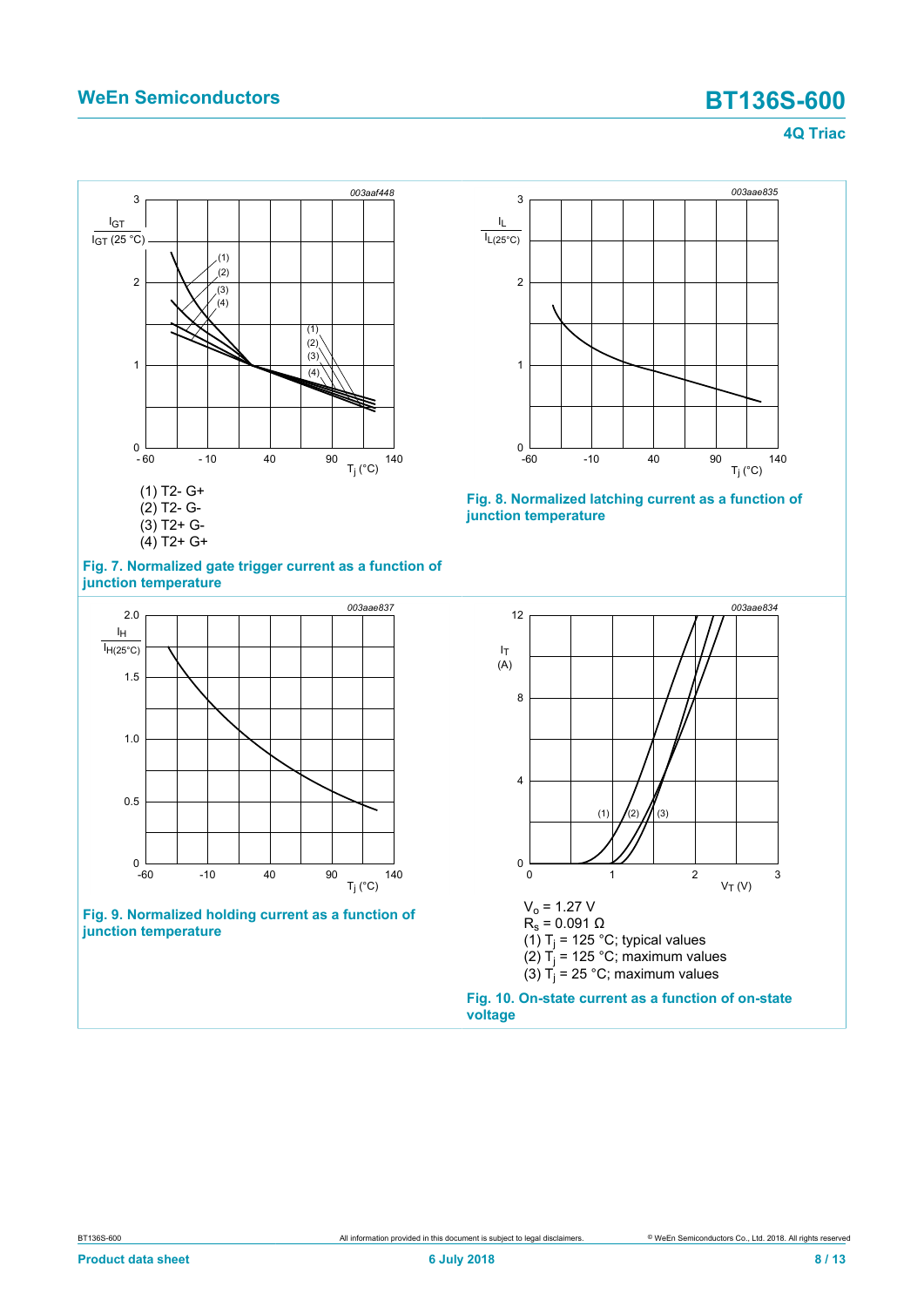<span id="page-8-0"></span>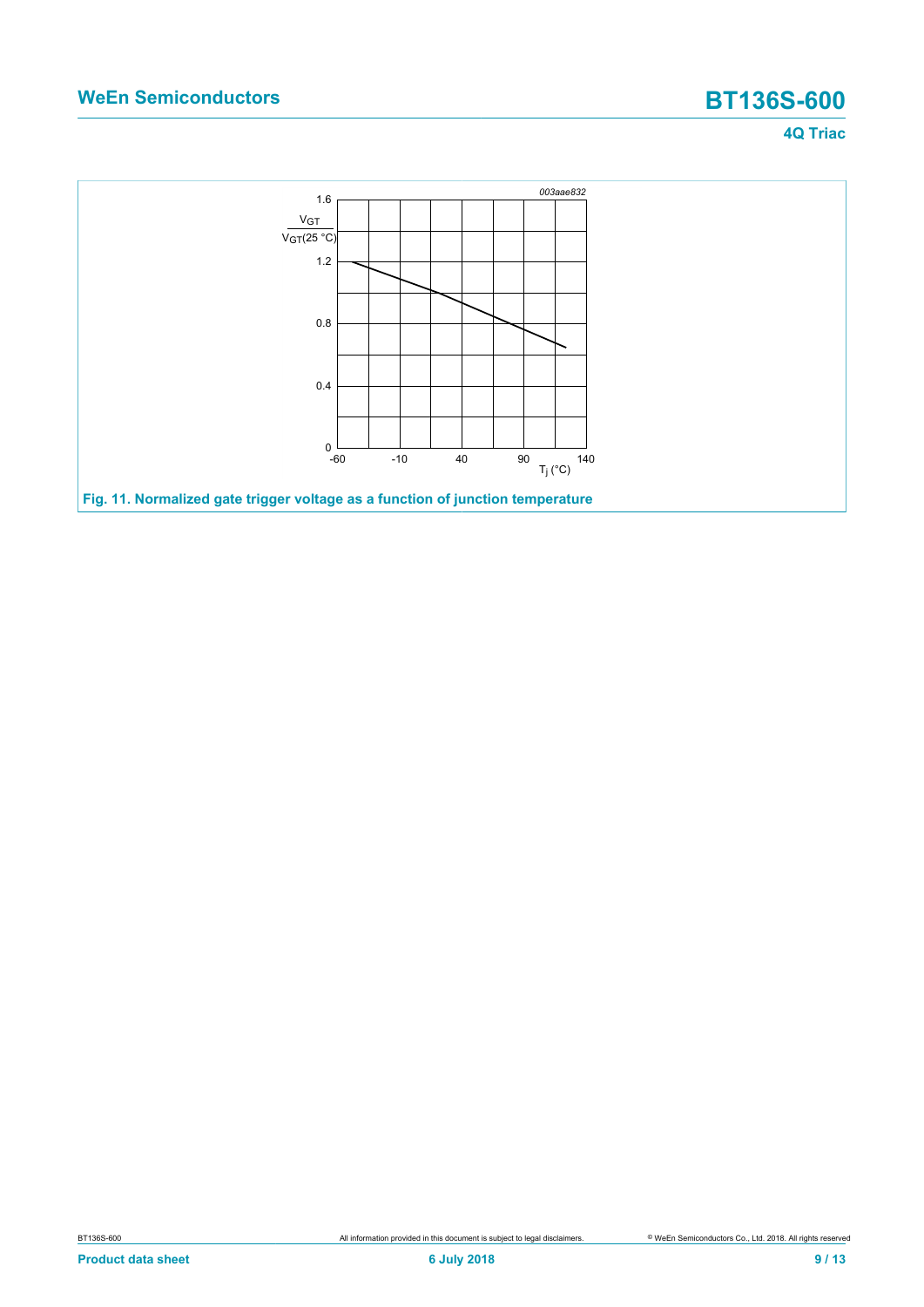

# <span id="page-9-0"></span>**10. Package outline**



**Fig. 12. Package outline DPAK (SOT428)**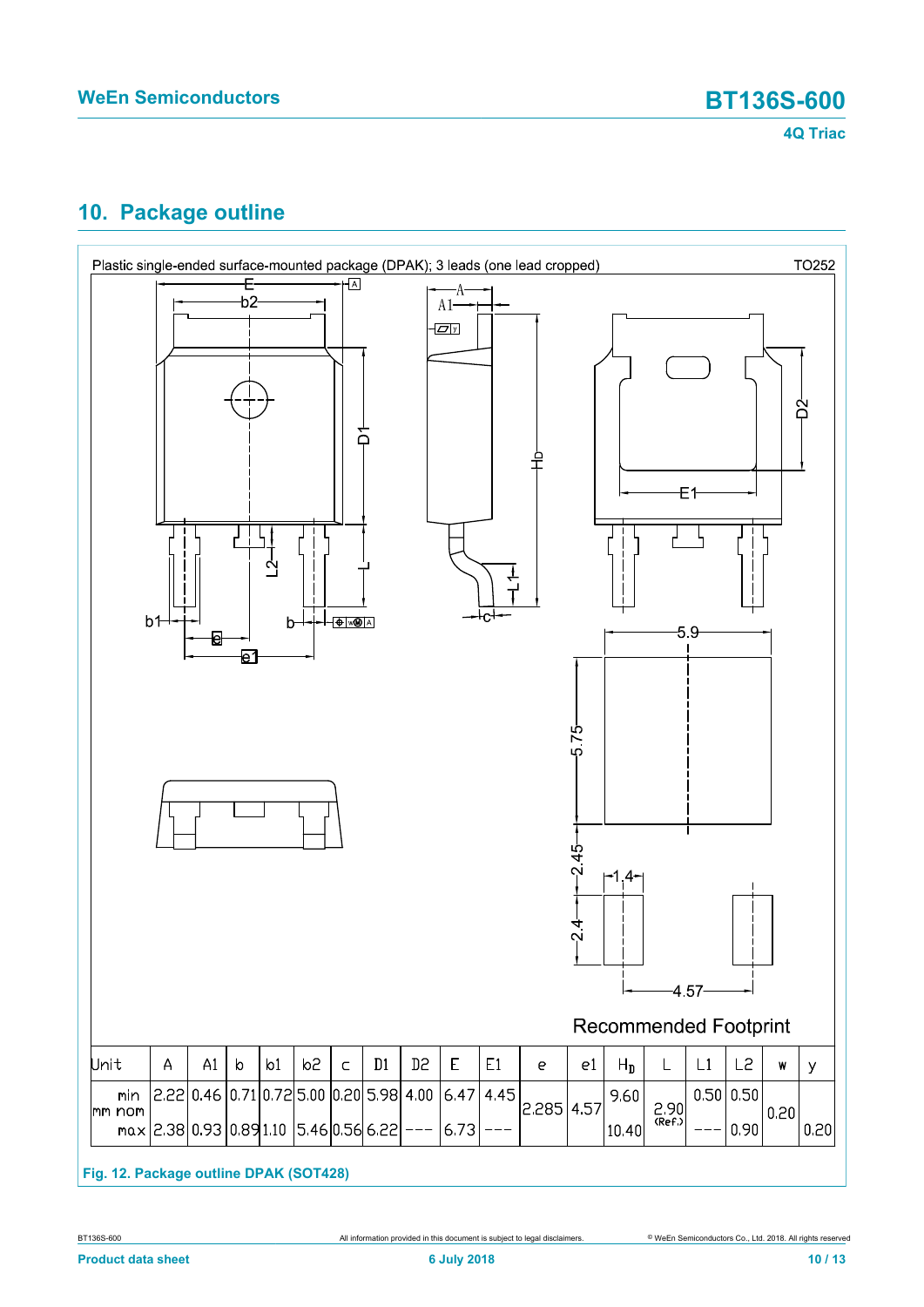# <span id="page-10-1"></span><span id="page-10-0"></span>**11. Legal information**

### **Data sheet status**

| <b>Document</b><br>status [1][2]     | <b>Product</b><br>status [3] | <b>Definition</b>                                                                           |
|--------------------------------------|------------------------------|---------------------------------------------------------------------------------------------|
| Objective<br>[short] data<br>sheet   | Development                  | This document contains data from<br>the objective specification for product<br>development. |
| Preliminary<br>[short] data<br>sheet | Qualification                | This document contains data from the<br>preliminary specification.                          |
| Product<br>[short] data<br>sheet     | Production                   | This document contains the product<br>specification.                                        |

[1] Please consult the most recently issued document before initiating or completing a design.

- The term 'short data sheet' is explained in section "Definitions".
- The product status of device(s) described in this document may have changed since this document was published and may differ in case of multiple devices. The latest product status information is available on the Internet at URL http://www.ween-semi.com.

### **Definitions**

**Draft** — The document is a draft version only. The content is still under internal review and subject to formal approval, which may result in modifications or additions. WeEn Semiconductors does not give any representations or warranties as to the accuracy or completeness of information included herein and shall have no liability for the consequences of use of such information.

**Short data sheet** — A short data sheet is an extract from a full data sheet with the same product type number(s) and title. A short data sheet is intended for quick reference only and should not be relied upon to contain detailed and full information. For detailed and full information see the relevant full data sheet, which is available on request via the local WeEn Semiconductors sales office. In case of any inconsistency or conflict with the short data sheet, the full data sheet shall prevail.

**Product specification** — The information and data provided in a Product data sheet shall define the specification of the product as agreed between WeEn Semiconductors and its customer, unless WeEn Semiconductors and customer have explicitly agreed otherwise in writing. In no event however, shall an agreement be valid in which the WeEn Semiconductors product is deemed to offer functions and qualities beyond those described in the Product data sheet.

### **Disclaimers**

**Limited warranty and liability** — Information in this document is believed to be accurate and reliable. However, WeEn Semiconductors does not give any representations or warranties, expressed or implied, as to the accuracy or completeness of such information and shall have no liability for the consequences of use of such information. WeEn Semiconductors takes no responsibility for the content in this document if provided by an information source outside of WeEn Semiconductors.

In no event shall WeEn Semiconductors be liable for any indirect, incidental, punitive, special or consequential damages (including - without limitation lost profits, lost savings, business interruption, costs related to the removal or replacement of any products or rework charges) whether or not such damages are based on tort (including negligence), warranty, breach of contract or any other legal theory.

Notwithstanding any damages that customer might incur for any reason whatsoever, WeEn Semiconductors' aggregate and cumulative liability towards customer for the products described herein shall be limited in accordance with the *Terms and conditions of commercial sale* of WeEn **Semiconductors** 

**Right to make changes** — WeEn Semiconductors reserves the right to make changes to information published in this document, including without limitation specifications and product descriptions, at any time and without notice. This document supersedes and replaces all information supplied prior to the publication hereof.

**Suitability for use** — WeEn Semiconductors products are not designed, authorized or warranted to be suitable for use in life support, life-critical or safety-critical systems or equipment, nor in applications where failure or malfunction of an WeEn Semiconductors product can reasonably be expected to result in personal injury, death or severe property or environmental damage. WeEn Semiconductors and its suppliers accept no liability for inclusion and/or use of WeEn Semiconductors products in such equipment or applications and therefore such inclusion and/or use is at the customer's own risk.

**Quick reference data** — The Quick reference data is an extract of the product data given in the Limiting values and Characteristics sections of this document, and as such is not complete, exhaustive or legally binding.

**Applications** — Applications that are described herein for any of these products are for illustrative purposes only. WeEn Semiconductors makes no representation or warranty that such applications will be suitable for the specified use without further testing or modification.

Customers are responsible for the design and operation of their applications and products using WeEn Semiconductors products, and WeEn Semiconductors accepts no liability for any assistance with applications or customer product design. It is customer's sole responsibility to determine whether the WeEn Semiconductors product is suitable and fit for the customer's applications and products planned, as well as for the planned application and use of customer's third party customer(s). Customers should provide appropriate design and operating safeguards to minimize the risks associated with their applications and products.

WeEn Semiconductors does not accept any liability related to any default, damage, costs or problem which is based on any weakness or default in the customer's applications or products, or the application or use by customer's third party customer(s). Customer is responsible for doing all necessary testing for the customer's applications and products using WeEn Semiconductors products in order to avoid a default of the applications and the products or of the application or use by customer's third party customer(s). WeEn does not accept any liability in this respect.

**Limiting values** — Stress above one or more limiting values (as defined in the Absolute Maximum Ratings System of IEC 60134) will cause permanent damage to the device. Limiting values are stress ratings only and (proper) operation of the device at these or any other conditions above those given in the Recommended operating conditions section (if present) or the Characteristics sections of this document is not warranted. Constant or repeated exposure to limiting values will permanently and irreversibly affect the quality and reliability of the device.

**No offer to sell or license** — Nothing in this document may be interpreted or construed as an offer to sell products that is open for acceptance or the grant, conveyance or implication of any license under any copyrights, patents or other industrial or intellectual property rights.

**Export control** — This document as well as the item(s) described herein may be subject to export control regulations. Export might require a prior authorization from competent authorities.

**Non-automotive qualified products** — Unless this data sheet expressly states that this specific WeEn Semiconductors product is automotive qualified, the product is not suitable for automotive use. It is neither qualified nor tested in accordance with automotive testing or application requirements. WeEn Semiconductors accepts no liability for inclusion and/or use of nonautomotive qualified products in automotive equipment or applications.

In the event that customer uses the product for design-in and use in automotive applications to automotive specifications and standards, customer (a) shall use the product without WeEn Semiconductors' warranty of the product for such automotive applications, use and specifications, and (b) whenever customer uses the product for automotive applications beyond WeEn Semiconductors' specifications such use shall be solely at customer's own risk, and (c) customer fully indemnifies WeEn Semiconductors for any liability, damages or failed product claims resulting from customer design and use of the product for automotive applications beyond WeEn Semiconductors' standard warranty and WeEn Semiconductors' product specifications.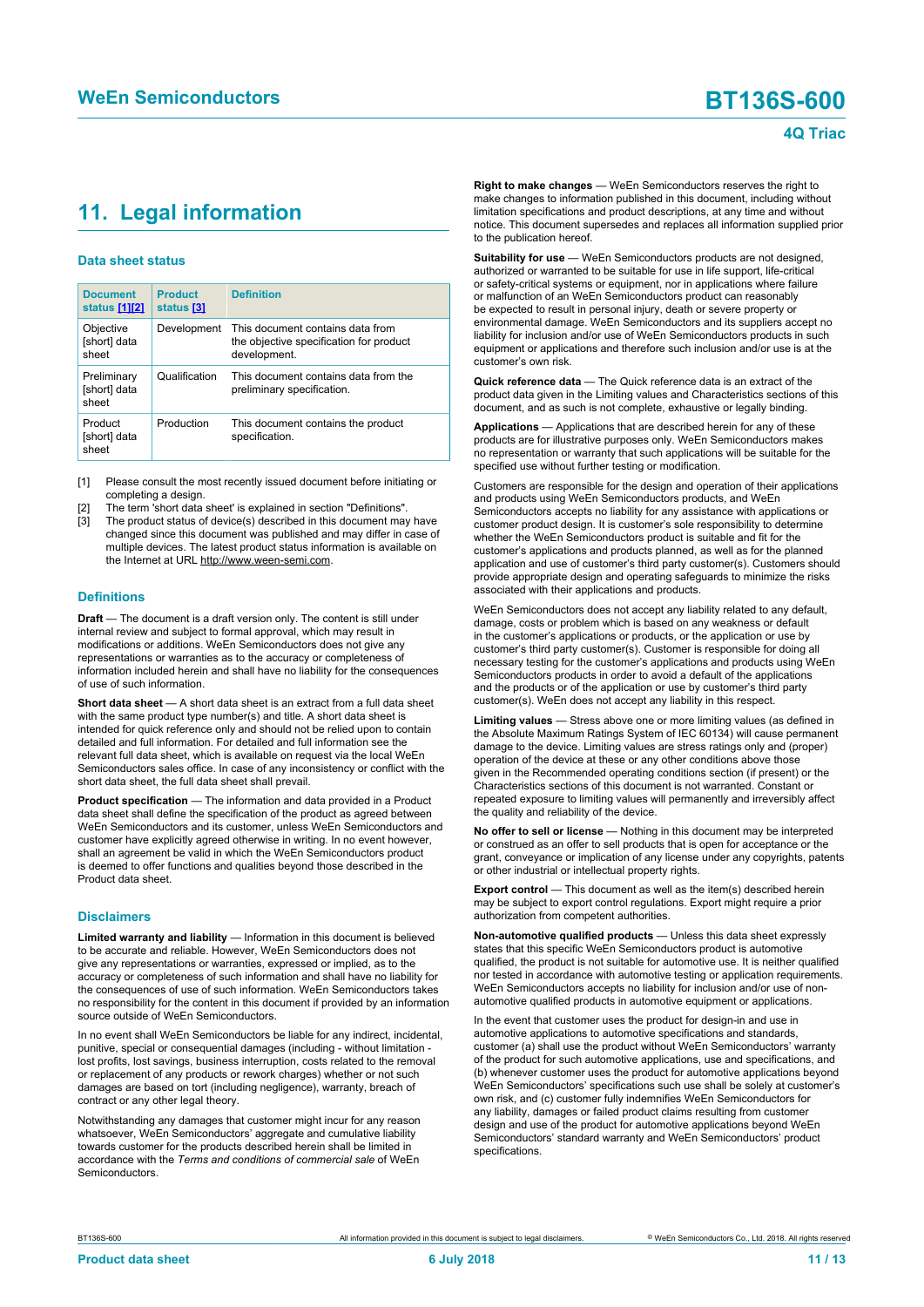**Translations** — A non-English (translated) version of a document is for reference only. The English version shall prevail in case of any discrepancy between the translated and English versions.

### **Trademarks**

Notice: All referenced brands, product names, service names and trademarks are the property of their respective owners.